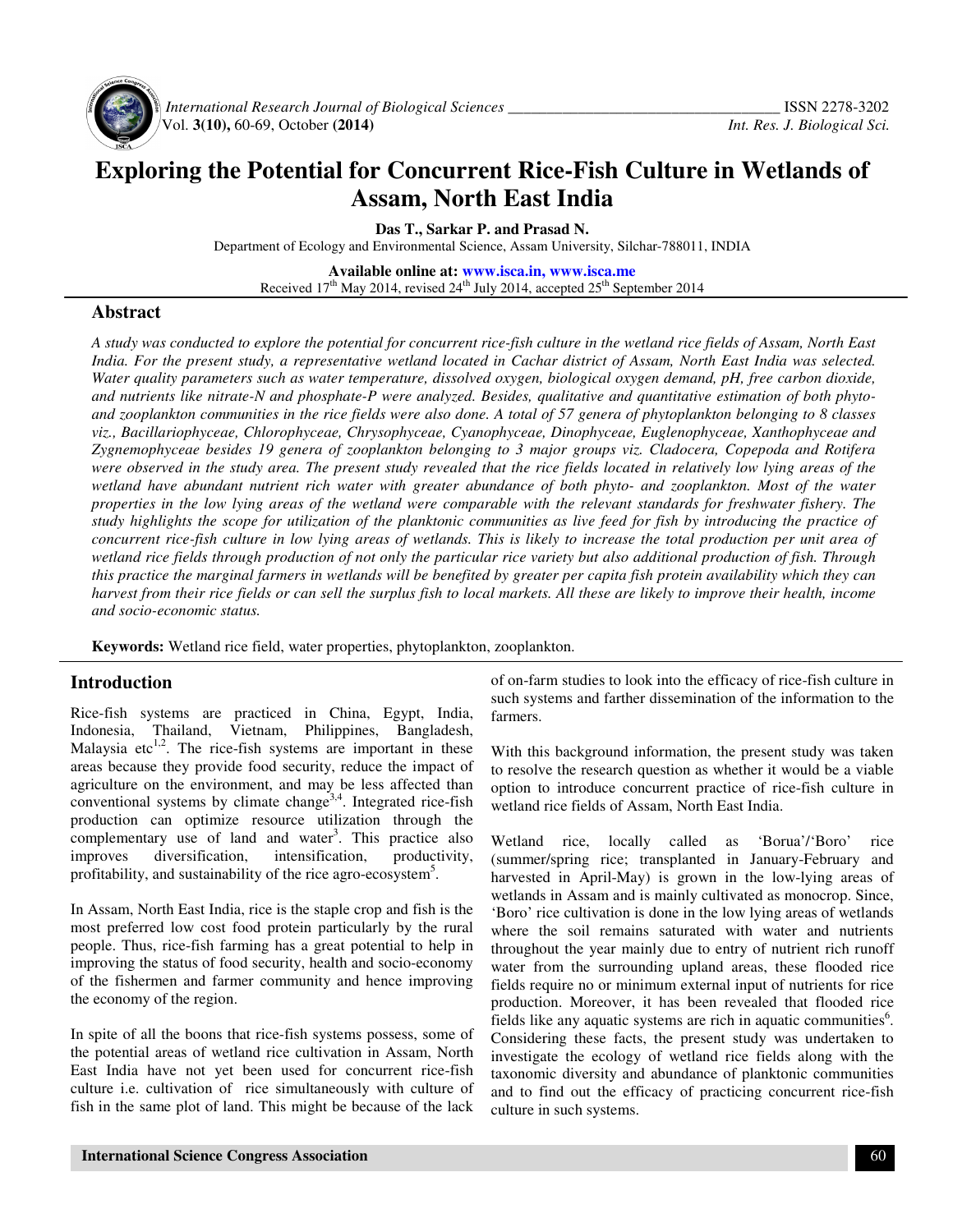## **Material and Methods**

The study area comprised of rice fields of a floodplain wetland, Chatla (24°8' N and 25°8' N latitude and 92°15' E and 93° 15' E longitude), located in district Cachar of state Assam in North-East India. Chatla is a seasonal floodplain wetland which retains water for approximately six months and remains dry during winter except in low lying areas where the local communities cultivate wetland rice, locally called as 'Borua' or 'Boro' rice. During monsoon Chatla is fed by many small streams like Jalangachhara, Baluchhara and Salgonga and when monsoon recedes it drains out the excess water through river Ghagra' which is a tributary of river Barak, one of the major rivers in Assam. The most dominant community in this floodplain wetland belongs to the fisherman community like 'Kaivarta', 'Patni' etc. Most of them earn their livelihood through capture fishing in monsoon in the Chatla, and by growing 'Boro' rice during winter. In the study area 'Boro' rice is transplanted during January-February and harvested during April-May. The villagers also harvest wild fish from their 'Boro' rice fields which enter into the rice field during the preceding flood.

For the present study sampling was done in Chatla wetland during the cropping cycle of the wetland rice from February to May, 2012. The farmers informed that the broadcast of cow dung, urea and potash were done on the relatively upland rice plots; however, no agrochemical was applied on the low-lying regions. On the basis of the information provided by the local farmers a total of four plots of approximately  $250 \text{ m}^2$  were selected for the present study. While stations 1 and 2 were located in relatively upland area, stations 3 and 4 were located in the low lying regions of the wetland as shown in figure-1.

Water samples were collected from the sampling stations during the rice cropping season, from February to May 2012. Samples for dissolved oxygen (DO) were collected directly in BOD bottles and were fixed in the field using alkaline iodide and manganous sulphate. Air and water temperatures were measured in situ with the help of a mercury bulb thermometer  $(0-100^{\circ}C)$ . For analyzing other chemical parameters of the rice field water, the samples were taken in PVC bottles and were brought to laboratory. pH and conductivity of the water samples were recorded using pH meter (make: Systronics; model: 103621) and conductivity meter (make: ESICO; model: 1601) respectively. Other parameters like dissolved oxygen (DO), biological oxygen demand (BOD), free carbon dioxide  $(CO<sub>2</sub>)$ , nitrate-N, and phosphate-P were estimated following standard methods $8, 9$ .

For analyzing the planktonic community, 2 litres water sample were taken from different areas of each sampling stations and passed through fine mesh (40 µm) plankton net. The water samples after passing through the plankton net were collected and preserved in a glass vials using 2ml formalin (4%) which were later on brought to the laboratory. In the laboratory, further concentration of the plankton samples was done by

centrifugation at 2000 rpm for 10 minutes which resulted in the settling down of the plankton samples at the bottom of the centrifuge tube. These samples were collected in a separate vial after decanting the supernatant from the centrifuge tube. The volume of the concentrated plankton sample was adjusted to 10 ml by adding distilled water. This was followed by standardization of the plankton sample by finding out the volume of one drop of the concentrated plankton sample. Identification of phyto- and zooplankton was done by taking one drop of the concentrated plankton sample on a glass slide and looking through binocular microscope (Olympus, Model B-2). Likewise a total of ten drops were considered for the qualitative and quantitative estimations of the phyto- and zooplankton from each sampling station after every sample collections. Microscopic identifications of phyto- and zooplankton were done at 40X and 10X magnifications respectively. Finally, results were expressed as number of individuals  $\text{litre}^{-1}$  following Lackey's drop method<sup>10</sup>. Microscopic identifications of the plankton were performed up to genera following Needham and Needham<sup>11</sup>, Pentecost<sup>1</sup> , Anand<sup>13, 14</sup>, Battish<sup>15</sup>, Tripathi and Pandey<sup>16</sup>, Prasad and Singh<sup>17</sup> and Michael and Sharma<sup>18</sup>.

Statistical analyses of the data were done using PAST version 2.17c.

#### **Results and Discussion**

Physico-chemical properties of water in different rice fields of Chatla are represented in table-1. Least values for water temperature in station 1 might be attributed to the reason that the sampling was done during the morning time. Station 1 had least value of water depth. This is attributed to its location in relatively upper terrain that could not retain water for longer duration due to runoff of excess water to the lower terrain and also due to evaporation loss. Besides, lowest values for BOD and  $CO<sub>2</sub>$  and highest value for pH in station 1 reveal less microbial activities in the rice field water at this point. However, highest values for conductivity and nitrate-N in station 1 reveal the presence of concentrated water condition and the presence of nitrogenous matters like urea and cowdung which were broadcasted by the farmers during the field preparation. Greater values of dissolved oxygen and least value of nitrate-N in station 2 reveal greater photosynthetic activities of both the rice plants and phytoplankton that resulted in greater liberation of oxygen and exhaustion of nitrate-N from the rice field water. Greater water temperature in station 3 might be due to the reason that the sampling was done during noon time when solar intensity was high. Besides, station 3 had greater value for free  $CO<sub>2</sub>$  which might be due to greater water temperature that facilitated greater microbial activities. However, station 3 had least value for conductivity and phosphate-P thereby reflecting the dilution effect with increasing water volume at this point. Greater values for water depth, and phosphate-P in station 4 might be attributed to its location at lower terrain which facilitated the entry of runoff water from the upland agricultural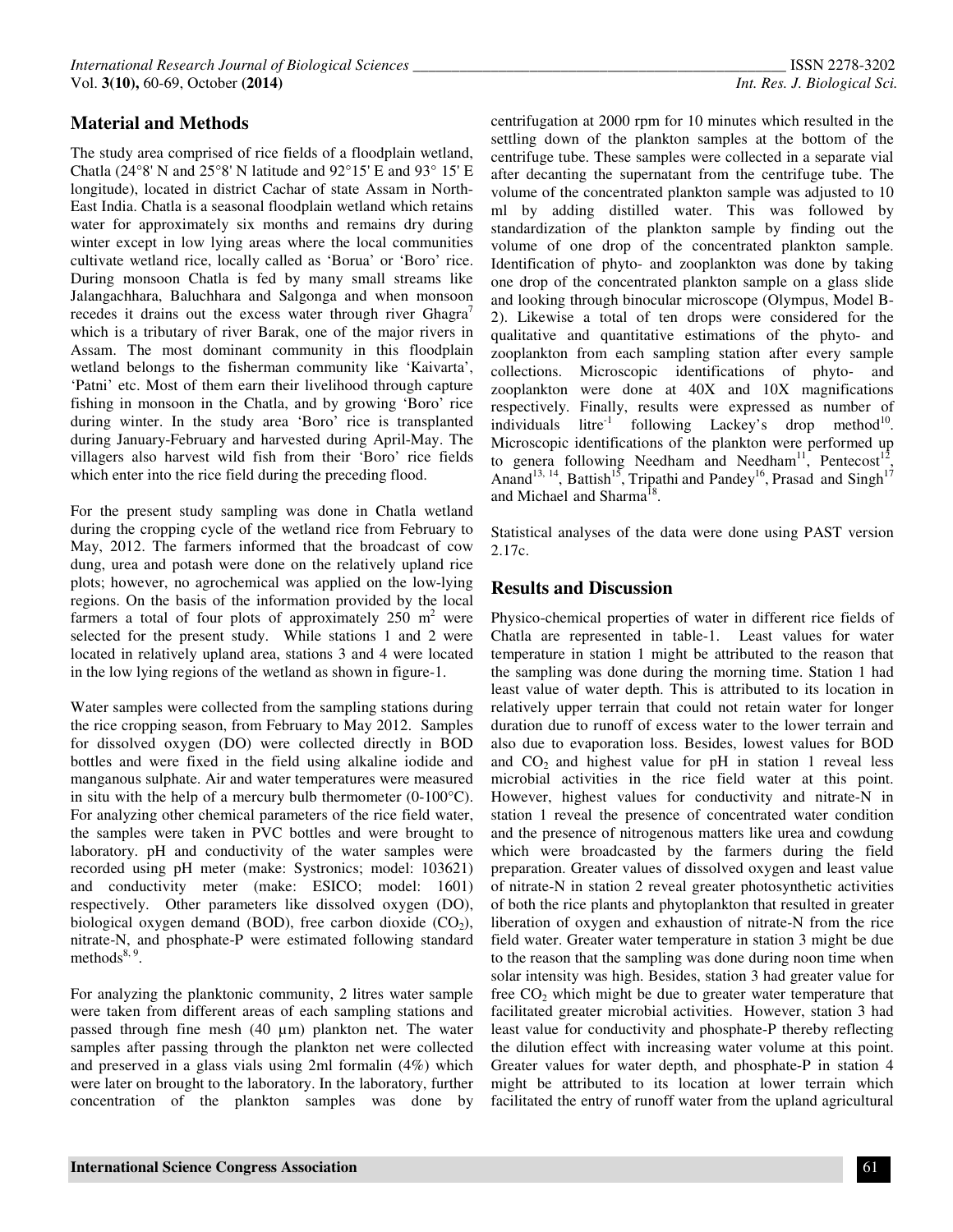plots carrying detached soil particles rich in organic matters and nutrients particularly phosphate-P. All these in turn lead to more

microbial activities that resulted in the drop in pH and dissolved oxygen and hike in BOD.



**Figure-1**

**Map showing the location of the sampling plots. (A) Cachar district in North East India, (B) Chatla floodplain wetland in Cachar district, and (C) Four sampling plots (stations) in the Chatla**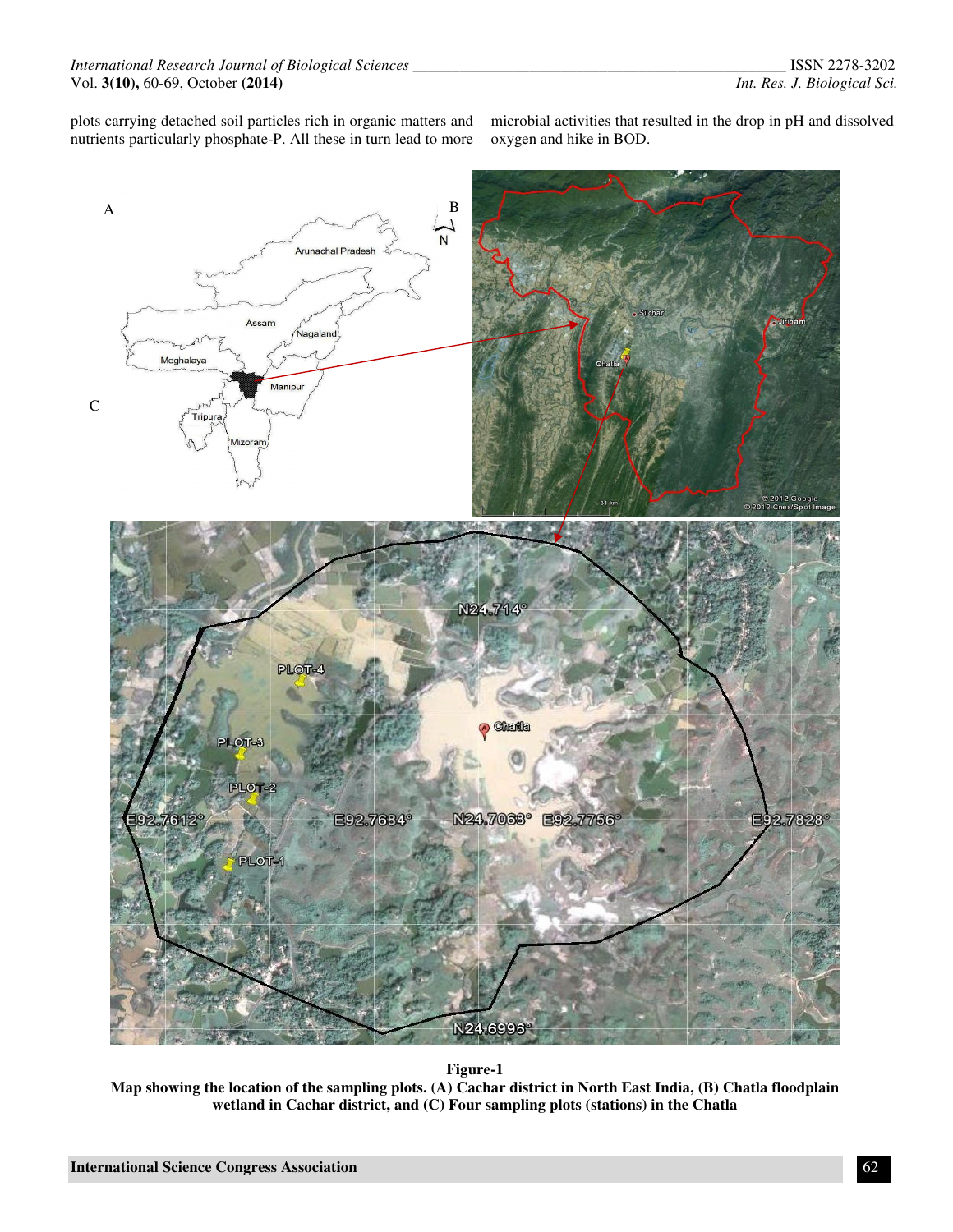Distribution and abundance of phytoplankton in rice fields of Chatla is represented in Table-2. It reveals the presence of a total of 57 genera of phytoplankton belonging to classes Bacillariophyceae, Chlorophyceae, Chrysophyceae, Cyanophyceae, Dinophyceae, Euglenophyceae, Xanthophyceae and Zygnemophyceae in the rice fields of Chatla. Amongst all the stations, stations 2 and 4 had maximum number of phytoplankton genera. This might be due to presence of preferable microhabitats of the diverse phytoplankton for their growth and reproduction. Bacillariophyceae was the most dominant class in stations 1, 2 and 4 shown in figure-2A, which indicates the presence of silica rich condition in those stations<sup>19</sup>. The dominance of Cyanophyceae in station 3 shown in figure-2A was due to greater water temperature, more  $CO_2^{20}$ accompanied by optimum water depth and nutrients that facilitated their rapid growth and development.

Table-3 shows the distribution and abundance of zooplankton in rice fields of Chatla. It shows the presence of a total of 19 zooplankton genera belonging to groups Cladocera, Copepoda and Rotifera in the rice fields of Chatla. Amongst all the stations, stations 2, 3 and 4 had maximum generic richness of

zooplankton thereby indicating presence of favorable water condition and food resources for the secondary production of diverse zooplankton in those stations. Cladocera was the most dominant zooplankton group in all the stations shown in Figure-2B thereby indicating the shallowness of the rice field system with presence of nutrients<sup>21</sup>. Similar results were also observed in lower Manair reservoir located in Karimnagar district of Andhra Pradesh<sup>22</sup>. Since cladocerans are the most desirable crustaceans in terms of live fish feed due to presence of rich nutrients in their body biomass<sup>23</sup> their presence reveal the potential source of live feed in case the fishes are stocked in such systems.

Among all the four stations abundance of both the phyto- and zooplankton communities were more in the low lying rice fields of the wetland i.e. stations 3 and 4 shown in Figure-2C. This can be attributed to the deposition of nutrient rich runoff water from the upland areas of the wetland which created favorable environmental conditions for the rapid growth and development of planktonic organisms.

| т нужо-сисписат ргорсгиез от water не того - гас невыз от слава поодранн wettang |                   |                                       |                                       |                                       |  |  |  |
|----------------------------------------------------------------------------------|-------------------|---------------------------------------|---------------------------------------|---------------------------------------|--|--|--|
| <b>Parameters</b>                                                                |                   | <b>Up lands</b>                       | <b>Low lands</b>                      |                                       |  |  |  |
|                                                                                  | <i>*Station 1</i> | <i>*Station 2</i>                     | <i>*Station 3</i>                     | <b>Station 4</b>                      |  |  |  |
| Air temperature $(^{\circ}C)$                                                    | $27.67 \pm 1.45$  | $27.75 \pm 0.93$<br>$(22.67 - 30.67)$ | $28 + 1.25$<br>$(23-31)$              | $26.33 \pm 0.88$<br>$(22.33 - 30.67)$ |  |  |  |
| Water temperature $(^{\circ}C)$                                                  | $20.67 \pm 1.85$  | $25.42\pm0.95$<br>$(22.67-29)$        | $25.78 \pm 1.04$<br>$(21.67-28)$      | $25.39 \pm 0.73$<br>$(21.33-29)$      |  |  |  |
| Water depth (cm)                                                                 | $3.1 \pm 0.6$     | $4.9 \pm 0.6$<br>$(3.0-6.2)$          | $6.1 \pm 0.8$<br>$(4.5 - 7.6)$        | $8.9 \pm 0.8$<br>$(6.0-12.1)$         |  |  |  |
| pH                                                                               | $6.87\pm0.003$    | $5.69 \pm 0.11$<br>$(5.26-6.11)$      | $6.04 \pm 0.035$<br>$(5.98-6.18)$     | $5.59 \pm 0.11$<br>$(4.9-6.28)$       |  |  |  |
| Conductivity $(\mu S)$                                                           | $48 \pm 0.33$     | $41.69 \pm 2.70$<br>$(30.2 - 53.5)$   | 33.8±0.44<br>$(32.4 - 35.4)$          | $46 \pm 3.65$<br>$(27.1-66)$          |  |  |  |
| Dissolved oxygen<br>$(mg l^{-1})$                                                | $10.38 \pm 0.33$  | $11.16 \pm 0.22$<br>$(9.1 - 13.32)$   | $11.03 \pm 0.26$<br>$(8.63 - 13.67)$  | $8.77 \pm 0.16$<br>$(6.74-13.02)$     |  |  |  |
| Biological oxygen demand<br>(3days at 20 $^{\circ}$ C)(mg l <sup>-1</sup> )      | $0.4 \pm 0.03$    | $4.92 \pm 0.16$<br>$(2.10-6)$         | $4.42\pm0.26$<br>$(8.62 - 13.72)$     | $5.1 \pm 0.30$<br>$(1.10-9.2)$        |  |  |  |
| Free CO <sub>2</sub><br>$(mg l^{-1})$                                            | $5.99 \pm 0.03$   | $10.98 \pm 0.04$<br>$(7.18-13.1)$     | $13.98 \pm 0.06$<br>$(10.58 - 18.57)$ | $10.76 \pm 0.04$<br>$(7.18 - 12.58)$  |  |  |  |
| Phosphate-P<br>$(mg l^{-1})$                                                     | $0.27 \pm 0.03$   | $0.17 \pm 0.06$<br>$(0.02 - 0.28)$    | $0.15 \pm 0.02$<br>$(0.11-0.19)$      | $0.57 \pm 0.39$<br>$(0.18 - 1.34)$    |  |  |  |
| Nitrate-N<br>$(mg l^{-1})$                                                       | $1.27 \pm 0.008$  | $0.19\pm0.15$<br>$(0.13 - 0.48)$      | $0.39 \pm 0.41$<br>$(0.07-1.22)$      | $0.29 \pm 0.08$<br>$(0.04 - 0.53)$    |  |  |  |

**Table-1 Physico-chemical properties of water in 'Boro' rice fields of Chatla floodplain wetland** 

Mean  $\pm$  SE;  $\ast$ n=1,  $\ast$ n=2 and  $\ast$ n=3 in stations 1, 2 and 3 respectively due to seasonal dryness; n=4 in station 4; number in parenthesis designate the respective ranges of mean values of the physico-chemical properties of water during different months.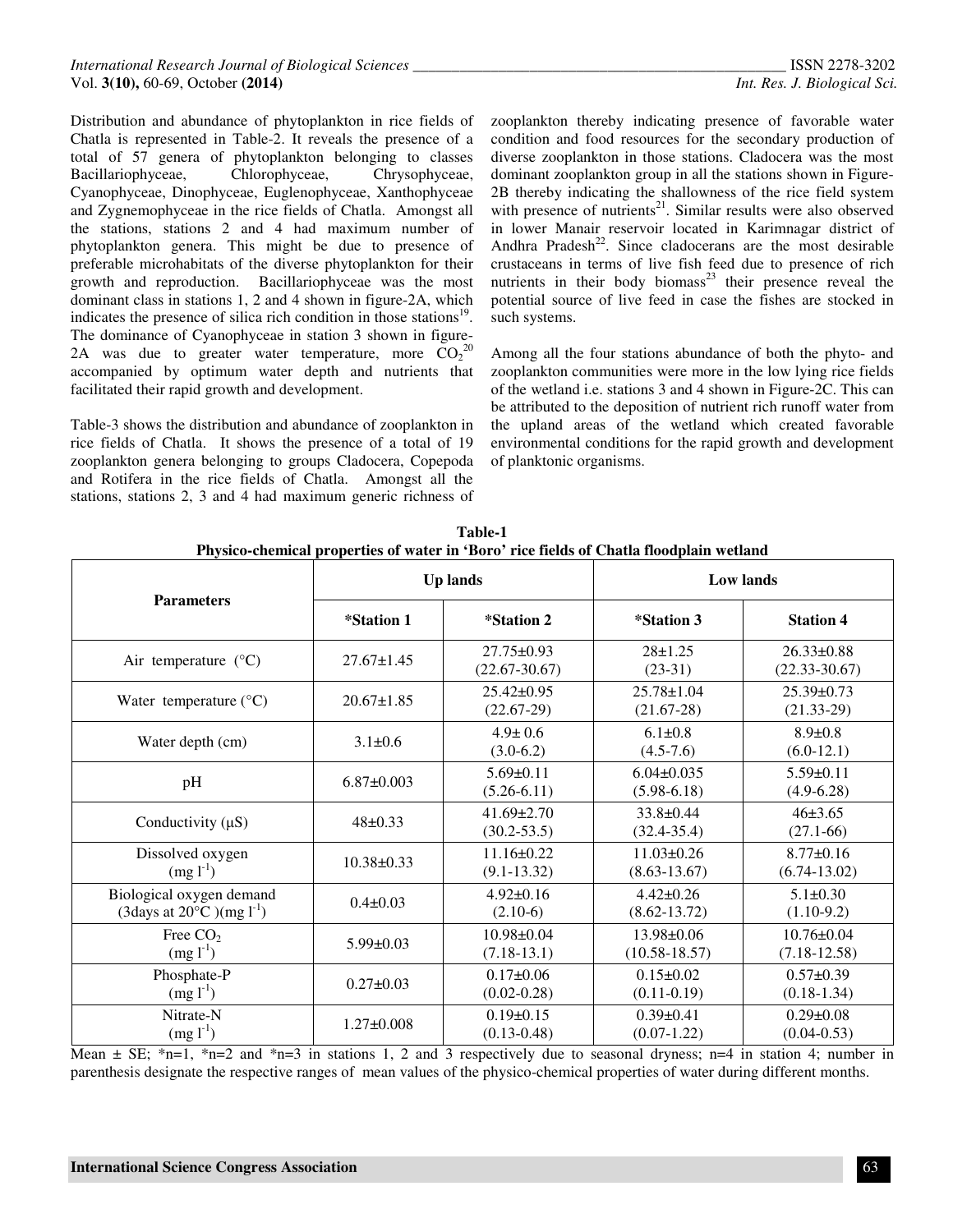| <b>Class</b>      |                                        | Distribution and abundance of phytopianKton (190, 01 murviduals г <i>)</i> in  Doro  rice neius of Chatla hoodplani wetland<br>Up lands<br>Low lands |                      |                      |                       |  |
|-------------------|----------------------------------------|------------------------------------------------------------------------------------------------------------------------------------------------------|----------------------|----------------------|-----------------------|--|
|                   | Genera                                 | *Station 1                                                                                                                                           | *Station 2           | *Station 3           | <b>Station 4</b>      |  |
|                   | Achnanthes                             | 25                                                                                                                                                   | $13\pm10(0-50)$      | $8\pm 8$ (0-25)      | $4±4(0-25)$           |  |
|                   | Amphora                                |                                                                                                                                                      | $25\pm21(0-100)$     | $8\pm 8$ (0-25)      | $13\pm13(0-75)$       |  |
|                   | $\overline{Amphi}$ pleura              | 650                                                                                                                                                  | $218\pm85(0-475)$    | $150\pm 63$ (75-275) | $225\pm100$ (125-700) |  |
|                   | Calonies                               |                                                                                                                                                      | $6±5(0-25)$          |                      | $38\pm20(0-100)$      |  |
|                   | Cymbella                               | $\overline{75}$                                                                                                                                      | $31\pm16(0-75)$      | $33\pm8(25-50)$      | $163\pm53(0-325)$     |  |
|                   | Encyonema                              | $\blacksquare$                                                                                                                                       |                      |                      | $4\pm4(0-25)$         |  |
|                   | Eunotia                                |                                                                                                                                                      | $63±41(0-200)$       | $25\pm 25(0-75)$     | 75±28 (0-175)         |  |
|                   | Frustulia                              | 325                                                                                                                                                  | 144±72 (0-300)       | 125±90 (0-300)       | $113\pm38(0-275)$     |  |
|                   | Fragillaria                            |                                                                                                                                                      |                      |                      | $17\pm17(0-100)$      |  |
| Bacillariophyceae | $\overline{G}$ omphonema               | $\overline{25}$                                                                                                                                      |                      |                      |                       |  |
|                   | Mastogloia                             |                                                                                                                                                      |                      | $8\pm 8$ (0-25)      |                       |  |
|                   | Melosira                               | 150                                                                                                                                                  | $13\pm111(0-50)$     |                      | 138±77 (0-500)        |  |
|                   | Navicula                               | 375                                                                                                                                                  | 406±131 (200-850)    | $117\pm44(50-200)$   | 425±161 (75-975)      |  |
|                   |                                        |                                                                                                                                                      |                      |                      |                       |  |
|                   | Neidium                                | $\overline{25}$                                                                                                                                      | $13 \pm 11 (0 - 50)$ | $17\pm17(0-50)$      | 29±29 (0-175)         |  |
|                   | Nitzschia                              |                                                                                                                                                      | $13 \pm 11 (0 - 50)$ | $50\pm38(0-125)$     | $96\pm 63(0-400)$     |  |
|                   | Pinnularia                             | $\overline{\phantom{a}}$                                                                                                                             | $44\pm24(0-125)$     | $25\pm25(0-75)$      | $25\pm13(0-75)$       |  |
|                   | Rhopalodia                             | $\overline{\phantom{a}}$                                                                                                                             | $19±16(0-75)$        | $8\pm 8$ (0-25)      |                       |  |
|                   | Synedra                                | $\overline{\phantom{a}}$                                                                                                                             | 200±173 (0-800)      |                      |                       |  |
|                   | Tabellaria                             | $\overline{\phantom{a}}$                                                                                                                             | $6±5(0-25)$          | $8\pm 8$ (0-25)      | $38\pm26(0-150)$      |  |
|                   | Ankistrodesmus                         | $\overline{\phantom{a}}$                                                                                                                             | $13\pm 6$ (0-25)     |                      | $13±9(0-50)$          |  |
|                   | Apiocystis                             | $\overline{\phantom{a}}$                                                                                                                             |                      |                      | $4±4(0-25)$           |  |
|                   | Cosmarium                              | ä,                                                                                                                                                   | $63\pm54(0-250)$     |                      |                       |  |
|                   | Cladophora                             |                                                                                                                                                      |                      | $8\pm 8$ (0-25)      | $25\pm25(0-150)$      |  |
|                   | Closterium                             | 150                                                                                                                                                  | $25±15(0-75)$        | 317±317 (0-950)      | $17\pm12(0-75)$       |  |
|                   | Chlamydomonas                          | $\mathbf{r}$                                                                                                                                         | $150\pm130(0-600)$   | $67\pm36(0-125)$     | $8\pm 8$ (0-50)       |  |
|                   | Docidium                               | $\blacksquare$                                                                                                                                       | $13\pm 6$ (0-25)     | $17\pm8(0-25)$       |                       |  |
| Chlorophyceae     | Desmidium                              |                                                                                                                                                      | $19±16(0-75)$        |                      |                       |  |
|                   | Dicloster                              | 50                                                                                                                                                   |                      |                      |                       |  |
|                   | Euastrum                               |                                                                                                                                                      | $13\pm 6$ (0-25)     |                      |                       |  |
|                   | Geminella                              | $\overline{25}$                                                                                                                                      |                      |                      |                       |  |
|                   | Microspora<br>$\overline{\phantom{a}}$ |                                                                                                                                                      |                      | $33\pm33(0-100)$     |                       |  |
|                   | Pediastrum                             | $\blacksquare$                                                                                                                                       |                      |                      | $4±4(0-25)$           |  |
|                   | Pandorina                              | $\overline{\phantom{a}}$                                                                                                                             |                      | $8\pm 8$ (0-25)      |                       |  |
|                   | Staurastrum                            |                                                                                                                                                      | $38\pm30(0-125)$     | $17\pm17(0-50)$      | $4±4(0-25)$           |  |
|                   | Scenedesmus                            | 50                                                                                                                                                   | $69\pm33(0-125)$     | $67\pm30(25-125)$    | $8±5(0-25)$           |  |
|                   | Stigeoclonium                          |                                                                                                                                                      | $6±5(0-25)$          |                      |                       |  |
|                   | Selenastrum                            |                                                                                                                                                      |                      | $8\pm 8$ (0-25)      |                       |  |
|                   | Spirogyra                              |                                                                                                                                                      | $106\pm85(0-400)$    | $25\pm 25(0-75)$     | $96\pm50(0-300)$      |  |
|                   | <b>Ulothrix</b>                        | 25                                                                                                                                                   | $6±5(0-25)$          |                      | $33\pm24(0-150)$      |  |
|                   | Volvox                                 | $\overline{\phantom{a}}$                                                                                                                             |                      | $17\pm17(0-50)$      |                       |  |
| Chrysophyceae     | Uroglena                               |                                                                                                                                                      | $6±5(0-25)$          |                      |                       |  |
| Cyanophyceae      | Gloeocapsa                             | 75                                                                                                                                                   | 28±222 (0-1050)      | 1792±1426 (100-4625) | $513\pm235(0-1325)$   |  |
|                   | Lyngyba                                | $\blacksquare$                                                                                                                                       | $13 \pm 11 (0 - 50)$ | $17\pm17(0-50)$      | $83\pm78(0-475)$      |  |
|                   | Microcoleus                            | $\overline{\phantom{0}}$                                                                                                                             |                      | $42\pm42(0-125)$     |                       |  |
|                   | <b>Oscillatoria</b>                    | $\overline{\phantom{0}}$                                                                                                                             | $6±5(0-25)$          |                      | $4\pm 4(0-25)$        |  |
|                   | Synechococcus                          | $\overline{50}$                                                                                                                                      | $13 \pm 11 (0 - 50)$ | $17\pm8(0-25)$       |                       |  |
| Dinophyceae       | Ceratium                               |                                                                                                                                                      |                      |                      | $4±4(0-25)$           |  |
|                   | Euglena                                | $\overline{25}$                                                                                                                                      | $119\pm 103(0-475)$  | $8\pm 8$ (0-25)      | $4±4(0-25)$           |  |
| Euglenophyceae    | Phacus                                 | $\overline{75}$                                                                                                                                      | 419±348 (0-1625)     | 200±101 (0-325)      | $96±58(0-350)$        |  |
|                   | Trachelomonas                          |                                                                                                                                                      |                      |                      | $4±4(0-25)$           |  |

| Table-2                                                                                                                    |  |
|----------------------------------------------------------------------------------------------------------------------------|--|
| Distribution and abundance of phytoplankton (No. of individuals $I-1$ ) in 'Boro' rice fields of Chatla floodplain wetland |  |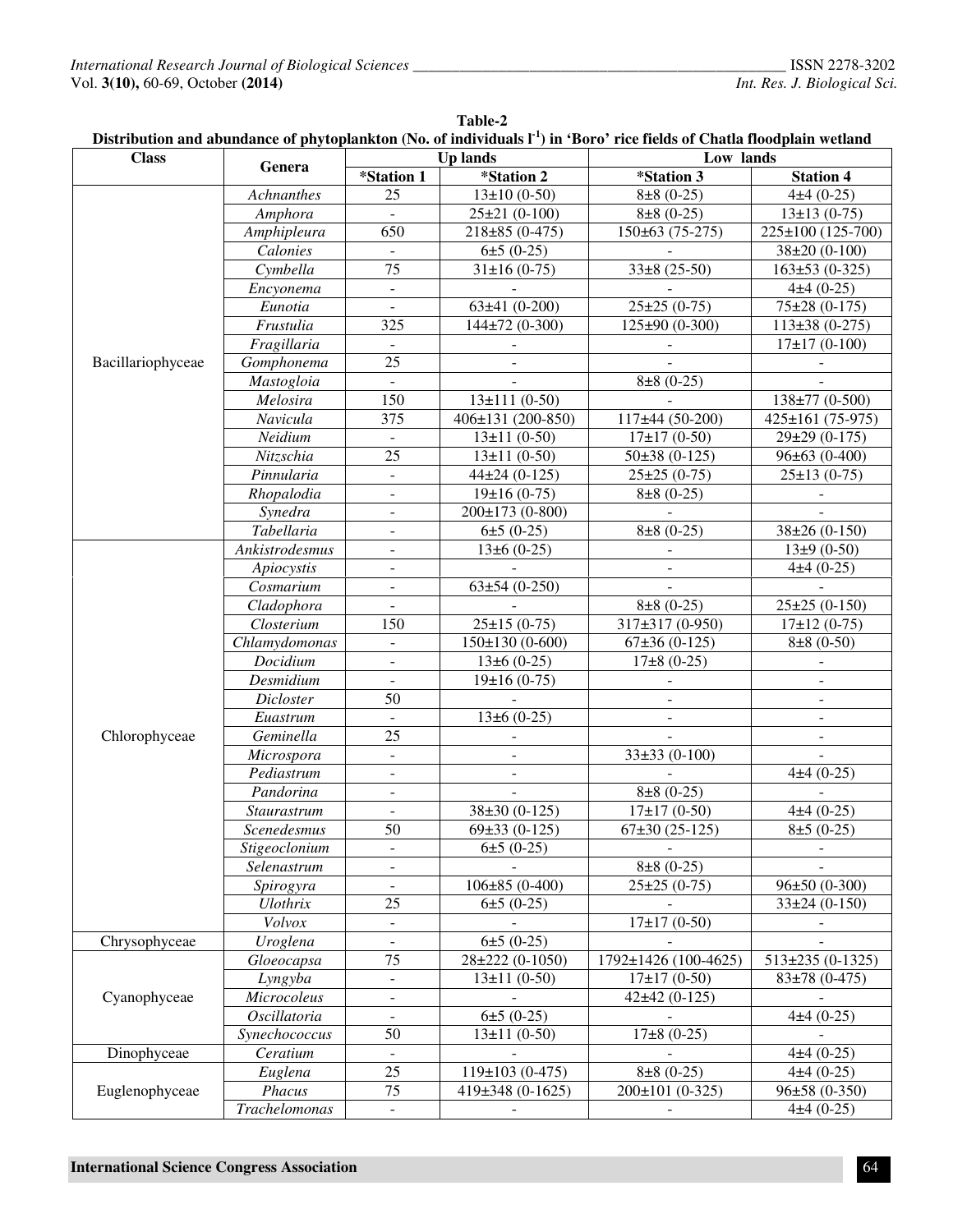|                | Arthodesmus          |      | $6\pm 5(0-25)$    |                 |                  |
|----------------|----------------------|------|-------------------|-----------------|------------------|
|                | Chlorobotrys         |      | $25\pm22(0-100)$  | $17\pm8(0-25)$  |                  |
| Xanthophyceae  | <i>Centritractus</i> |      | $13\pm11(0-50)$   |                 | $8\pm 8$ (0-50)  |
|                | Tribonema            | 100. | $75\pm65(0-300)$  | $8\pm 8$ (0-25) | $4\pm4(0-25)$    |
| Zygnemophyceae | Hyalotheca           |      |                   |                 | $33\pm33(0-200)$ |
|                | <i>Micrasterias</i>  |      | $50\pm 43(0-200)$ |                 |                  |
|                | Zygogonium           |      | $6±5(0-25)$       |                 |                  |
| Total genera:  |                      | 18   | 40                | 32              | 35               |

|                | Arthodesmus                                                                                                                                                                                                                                    |                     |                          |                 | $6±5(0-25)$              |                          |                                                |                    |
|----------------|------------------------------------------------------------------------------------------------------------------------------------------------------------------------------------------------------------------------------------------------|---------------------|--------------------------|-----------------|--------------------------|--------------------------|------------------------------------------------|--------------------|
| Xanthophyceae  | Chlorobotrys                                                                                                                                                                                                                                   |                     | ÷                        |                 | $25\pm22(0-100)$         |                          | $17\pm8(0-25)$                                 |                    |
|                | Centritractus                                                                                                                                                                                                                                  |                     | $\blacksquare$           |                 | $13\pm11(0-50)$          |                          |                                                | $8\pm 8$ (0-50)    |
|                | Tribonema                                                                                                                                                                                                                                      |                     | 100                      |                 | $75\pm65(0-300)$         |                          | $8\pm 8$ (0-25)                                | $4±4(0-25)$        |
|                | Hyalotheca                                                                                                                                                                                                                                     |                     | $\overline{a}$           |                 |                          |                          |                                                | $33\pm33(0-200)$   |
| Zygnemophyceae | Micrasterias                                                                                                                                                                                                                                   |                     | $\overline{\phantom{a}}$ |                 | $50\pm43(0-200)$         |                          |                                                |                    |
|                | Zygogonium                                                                                                                                                                                                                                     |                     | $\overline{\phantom{a}}$ |                 | $6±5(0-25)$              |                          | $\blacksquare$                                 |                    |
| Total genera:  | 57                                                                                                                                                                                                                                             |                     | 18                       | 40              |                          |                          | 32                                             | 35                 |
|                | Mean $\pm$ SE; *n=1, *n=2 and *n=3 in stations 1, 2 and 3 respectively due to seasonal dryness; n=4 in station 4; number in                                                                                                                    |                     |                          |                 |                          |                          |                                                |                    |
|                | parenthesis designate the respective ranges of the mean abundance; '-' indicates absence of the genus concerned<br>Distribution and abundance of zooplankton (No. of individuals $I1$ ) in 'Boro' rice fields of Chatla floodplain wetland     |                     |                          | Table-3         |                          |                          |                                                |                    |
| Group          |                                                                                                                                                                                                                                                |                     |                          | <b>Up lands</b> |                          |                          |                                                | Low lands          |
|                | Genera                                                                                                                                                                                                                                         |                     | *Station 1               |                 | *Station 2               |                          | *Station 3                                     | <b>Station 4</b>   |
|                | <b>Bosmina</b>                                                                                                                                                                                                                                 |                     | 175                      |                 | $93±6(0-250)$            |                          | $37±4(0-75)$                                   | $41\pm3(0-150)$    |
|                | Ceriodaphnia                                                                                                                                                                                                                                   |                     | 50                       |                 | $24\pm2(10-50)$          |                          | $26\pm3(10-50)$                                | $48 \pm 4 (0-175)$ |
|                | Simocephalous                                                                                                                                                                                                                                  |                     | $\blacksquare$           |                 | $14\pm2(0-25)$           |                          | $50±5(0-150)$                                  | $50\pm4(0-200)$    |
|                | Diaphanosoma                                                                                                                                                                                                                                   |                     | $\blacksquare$           |                 | $\overline{\phantom{a}}$ |                          |                                                | $4\pm1(0-25)$      |
| Cladocera      | Macrothrix                                                                                                                                                                                                                                     |                     | $\blacksquare$           |                 | $\overline{\phantom{a}}$ |                          | $11\pm2(2.5-25)$                               | $66±4(0-250)$      |
|                | Pleuroxus                                                                                                                                                                                                                                      |                     | ٠                        |                 | $\blacksquare$           |                          | $2\pm 1$ (0-5)                                 |                    |
|                | Alona                                                                                                                                                                                                                                          |                     |                          |                 | $2\pm1(0-7.5)$           |                          | $3±1(0-10)$                                    |                    |
|                | Moina                                                                                                                                                                                                                                          |                     | ۰                        |                 | $1 \pm 1$ (0-2)          |                          | $18\pm3(0-50)$                                 | $4\pm1(0-25)$      |
|                |                                                                                                                                                                                                                                                | Chydorus            |                          |                 | $6\pm2(0-25)$            |                          |                                                |                    |
|                | Cyclops                                                                                                                                                                                                                                        |                     | 25                       |                 | $22\pm3(0-55)$           |                          | $17\pm2(10-25)$                                | $15\pm2(0-50)$     |
| Copepoda       |                                                                                                                                                                                                                                                | Neodiaptomus        |                          | $\blacksquare$  |                          | $2\pm 1$ (0-5)           | $8\pm2(0-25)$                                  | $16\pm2(0-75)$     |
|                | Canthocamptus                                                                                                                                                                                                                                  |                     | 25                       |                 |                          |                          |                                                |                    |
|                |                                                                                                                                                                                                                                                | <b>Brachionous</b>  |                          | $\blacksquare$  |                          | $1\pm1(0-3)$             | $24\pm2(8-40)$                                 | $2±1(0-5)$         |
|                | Monostyla                                                                                                                                                                                                                                      |                     | ۰                        |                 | $1\pm1(0-3)$             |                          |                                                |                    |
| Rotifera       | Lepadella                                                                                                                                                                                                                                      |                     | ٠                        |                 | $1 \pm 1$ (0-3)          |                          | $3±1(0-10)$                                    |                    |
|                | Keratellla                                                                                                                                                                                                                                     |                     | $1\pm 1$ (0-5)<br>٠      |                 |                          |                          |                                                |                    |
|                | Lecane                                                                                                                                                                                                                                         |                     | ٠                        |                 | $\blacksquare$           |                          |                                                | $1\pm1(0-5)$       |
|                | Trichocerea                                                                                                                                                                                                                                    |                     | $\blacksquare$           |                 | $\blacksquare$           |                          |                                                | $1\pm 1$ (0-5)     |
| Filinia        |                                                                                                                                                                                                                                                | $\blacksquare$<br>٠ |                          |                 | $2\pm 1$ (0-5)           | $1\pm1(0-2)$             |                                                |                    |
|                | 19<br>Total genera:                                                                                                                                                                                                                            |                     | 4                        |                 | 12                       |                          | 12                                             | 12                 |
|                | Mean $\pm$ SE; *n=1, *n=2 and *n=3 in stations 1, 2 and 3 respectively due to seasonal dryness; n=4 in station 4, number in parenthesis<br>designate the respective ranges of the mean abundance; '-' indicates absence of the genus concerned |                     |                          |                 |                          |                          |                                                |                    |
|                |                                                                                                                                                                                                                                                |                     |                          |                 |                          |                          |                                                | A                  |
|                | Station 4                                                                                                                                                                                                                                      |                     |                          |                 |                          |                          | ■ Zygnemophyceae                               |                    |
|                | Station 3                                                                                                                                                                                                                                      |                     |                          |                 |                          |                          | $\blacksquare$ Xanthophyceae                   |                    |
|                | Station 2                                                                                                                                                                                                                                      |                     |                          |                 |                          |                          | Euglenophyceae                                 |                    |
|                | Station 1                                                                                                                                                                                                                                      |                     |                          |                 |                          |                          | Dinophyceae                                    |                    |
|                |                                                                                                                                                                                                                                                |                     |                          |                 |                          |                          | $\blacksquare$ Cyanophyceae<br>■ Chrysophyceae |                    |
|                | 0                                                                                                                                                                                                                                              |                     | 1000<br>500              |                 | 1500<br>2000             |                          | ■ Chlorophyceae                                |                    |
|                | No. of individuals $l^{-1}$                                                                                                                                                                                                                    |                     |                          |                 |                          | <b>Bacillariophyceae</b> |                                                |                    |
|                |                                                                                                                                                                                                                                                |                     |                          | Figure- $2(a)$  |                          |                          |                                                |                    |
|                |                                                                                                                                                                                                                                                |                     |                          |                 |                          |                          |                                                |                    |
|                | <b>International Science Congress Association</b>                                                                                                                                                                                              |                     |                          |                 |                          |                          |                                                | 65                 |
|                |                                                                                                                                                                                                                                                |                     |                          |                 |                          |                          |                                                |                    |



**Figure-2(a)**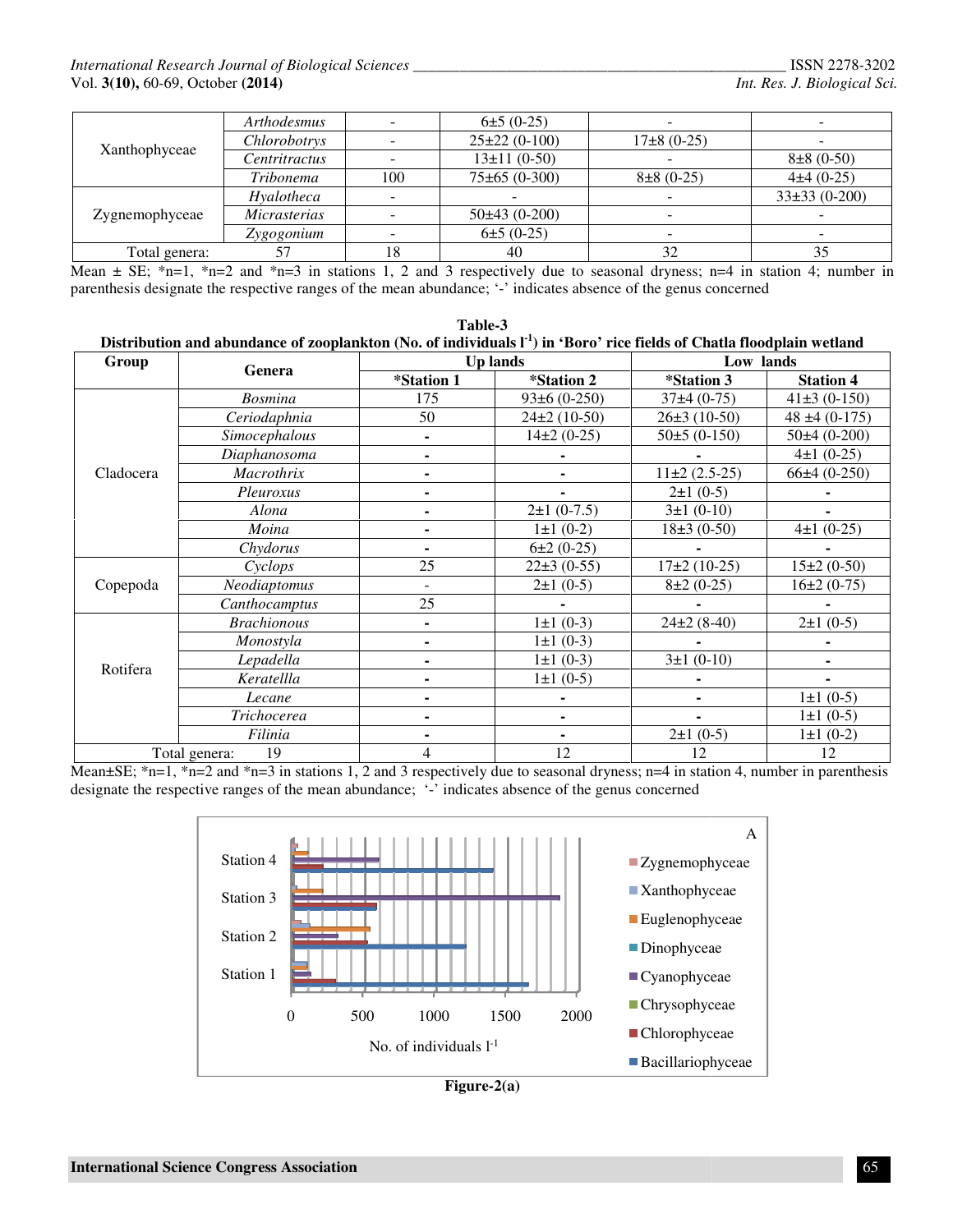





Figure-3 represents a dendrogram showing Gower's similarity amongst the four wet rice field sampling stations based on physico-chemical properties of the rice field water and presence of phyto- and zooplankton communities. It reveals that station 1 had least similarity with other three stations. This is due to its location in the upper most terrain which remained inundated with water for only one month. Ecological features of station 4 were different from those of stations 3 and 2. This is due to the reason that station 4 remained under inundated condition for 4 months as it was located in the lower most terrain of the wetland unlike stations 2 and 3, which were under inundated condition for 3 months. However, if compared station 4 had more similarity with station 3 as both the stations are located in the amongst the four wet rice field sampling stations based on physico-chemical properties of the rice field water and presence of phyto- and zooplankton communities. It reveals that station 1 had least similarity with other t

lower terrain of the wetland because of which they were more influenced by deposition of nutrient rich runoff water and sediments from the upper terrains.

On comparison of water properties of the wet rice fields in the study area with relevant standard of freshwater fisheries for lower terrain of the wetland because of which they were more<br>influenced by deposition of nutrient rich runoff water and<br>sediments from the upper terrains.<br>On comparison of water properties of the wet rice fields in the<br>stu Bangladesh<sup>26</sup> and Apatani Plateau in Arunachal Pradesh of Bangladesh<sup>26</sup> and Apatani Plateau in Arunachal Pradesh of North East India<sup>27</sup> represented in Table-4, it may be stated that the water properties in the low lying regions of the floodplain wetland especially like that of station 4 may be suitable for concurrent rice-fish culture.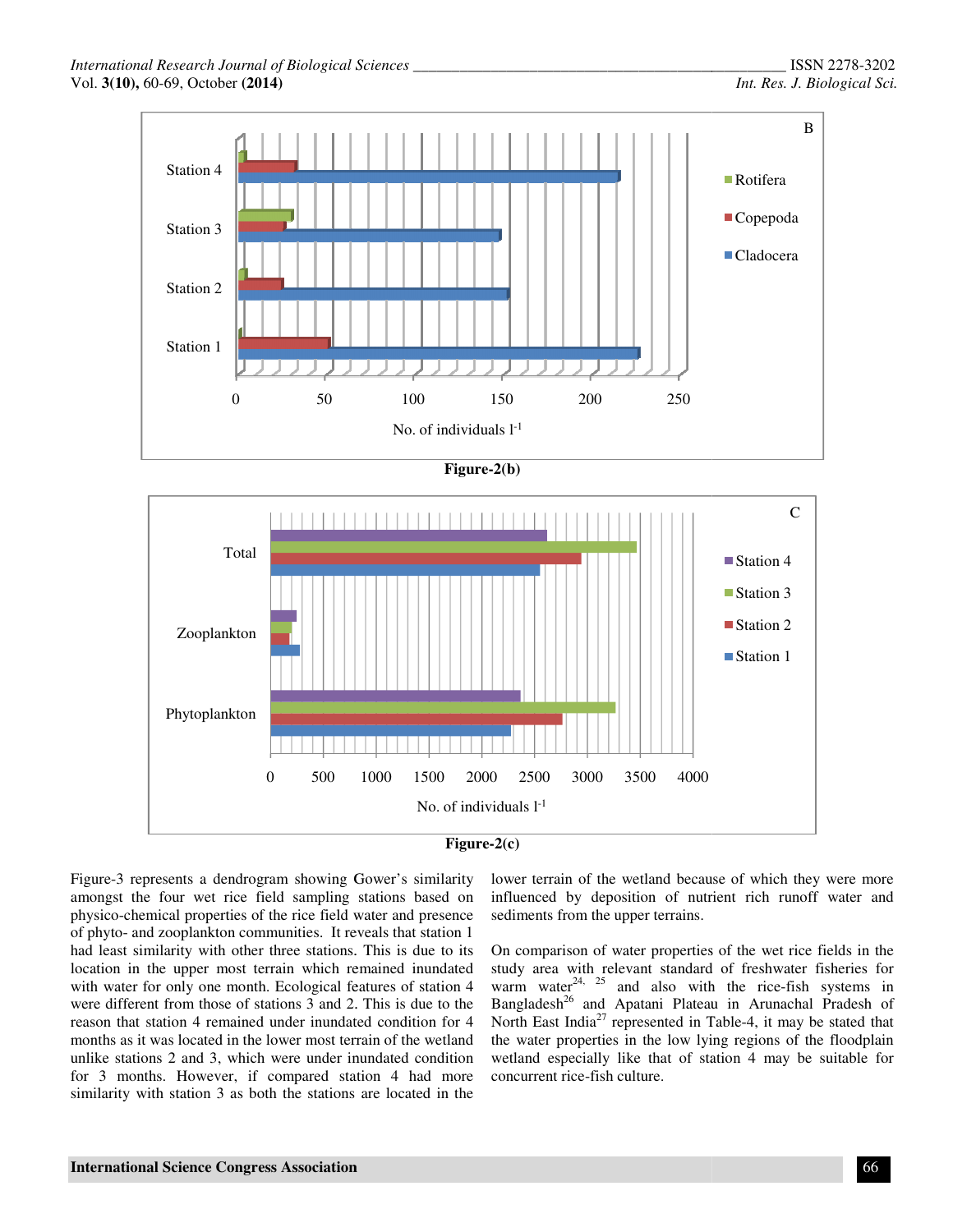

#### **Table-4 Comparison of water properties in 'Boro' rice fields of Chatla floodplain wetland with relevant standard of freshwater fisheries in warm water and rice-fish systems**

|                                      |               | <b>Standards of water</b><br>properties for freshwater<br>fisheries in pond as per | Range in water properties in<br>rice-fish system of | Range in water<br>properties in<br>the low lands of                                                  |                                                   |
|--------------------------------------|---------------|------------------------------------------------------------------------------------|-----------------------------------------------------|------------------------------------------------------------------------------------------------------|---------------------------------------------------|
| <b>Water parameters</b>              | Boyd,<br>1998 | Das<br>et al., 2013                                                                | <b>Bangladesh</b><br>(Das et al.,<br>2011)          | Apatani Plateau,<br><b>Arunachal Pradesh,</b><br><b>North East India</b><br>(Dev Gupta et al., 2013) | rice fields of<br>Chatla<br>floodplain<br>wetland |
| Water temperature<br>$({}^{\circ}C)$ |               | 25.0-32.0                                                                          | 19.6-33.1                                           | $20.0 - 35.0$<br>$*25.0 - 35.0$                                                                      | 21.67-29.0                                        |
| Water depth<br>(cm)                  |               | >30.0                                                                              |                                                     | $5.0 - 21.7$<br>$*5.0 - 25.0$                                                                        | $4.5 - 12.1$                                      |
| pH                                   | $7.0 - 9.0$   | $6.5 - 8.5$                                                                        | $7.2 - 7.5$                                         | $4.0 - 7.9$                                                                                          | $4.9 - 6.28$                                      |
| $DO (mg l-1)$                        | $5.0 - 15.0$  | $5.0 - 10.0$                                                                       | $3.9 - 6.0$                                         | 5.12-11.28                                                                                           | 6.74-13.67                                        |
| $BOD$ (mg $1^{-1}$ )                 |               | 10.0                                                                               |                                                     | $0.24 - 8.44$                                                                                        | 1.10-13.72                                        |
| Free $CO_2$ (mg $l^{-1}$ )           | $1.0 - 10.0$  | < 3.0                                                                              | $2.3 - 8.3$                                         | 4.59-19.9                                                                                            | 7.18-18.57                                        |
| Nitrate-N<br>$(mg l^{-1})$           | $0.2 - 10.0$  | $0.1 - 3.0$                                                                        |                                                     | $0.11 - 12.31$                                                                                       | $0.04 - 1.22$                                     |
| Phosphate-P<br>$(mg l^{-1})$         | $0.005 - 0.2$ | $0.05 - 2.0$                                                                       |                                                     | $0.003 - 1.37$                                                                                       | $0.11 - 1.34$                                     |

\*Water temperature and water depth for fish culture in rice-fish system as per standard given by Tamil Nadu Agricultural University, Coimbatore, India,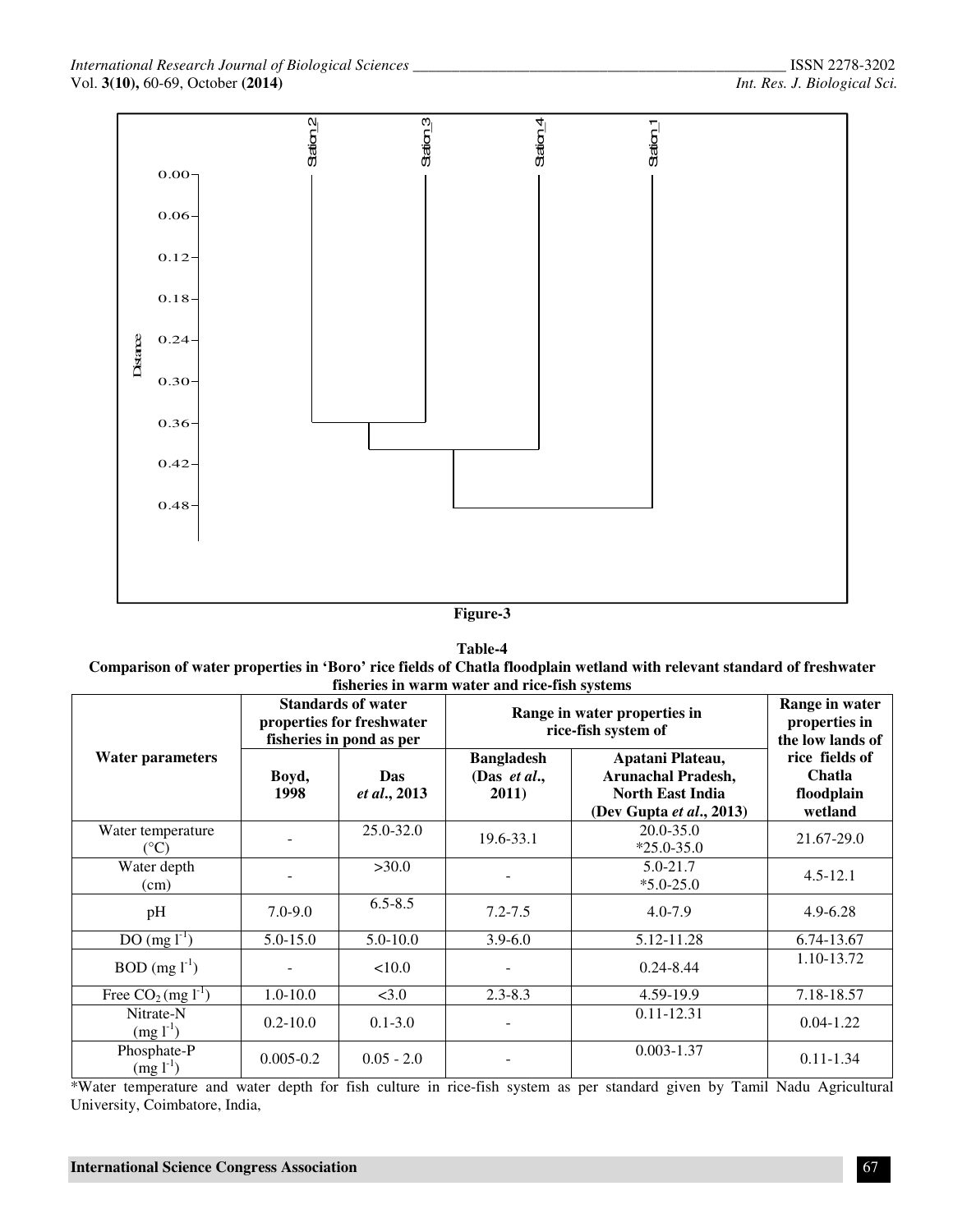### **Conclusion**

The study reveals that the low lying areas of wetlands with relatively more water depth are natural depository of planktonic organisms which can serve as source of live feed for the fish if stocked in such systems. Hence, the local farmers involved in cultivation of 'Boro' rice in wetlands may exploit the low lying areas of 'Boro' rice fields for concurrent rice-fish culture. This in turn is likely to increase the total production per unit area of land through production of not only the particular rice variety but also additional production of fish. Through the concurrent rice-fish farming system, the marginal farmers will be benefited by greater per capita fish protein availability besides higher income generation by selling the surplus fish to local markets.

However, more comprehensive research has to be carried out especially with regard to the most suitable fish species for stocking under the prevailing habitat condition in wetland rice field. While selecting the fish species care should be taken that it is tolerant to moderate acidic condition of the wetland rice field water and it increases the aeration of the rice field water while feeding on the natural live food without harming the rice plant.

#### **Reference**

- **1.** Fernando C.H., Rice field ecology and fish culture- an overview, *Hydrobiologia*, **259(2)**, 91-113 **(1993)**
- **2.** Halwart, M. and Gupta, M.V., Culture of fish in rice fields. Food and Agriculture Organization and the World Fish Center, Penang, Malaysia, 77 **(2004)**
- **3.** Frei M. and Becker K., A greenhouse experiment on growth and yield effects in integrated rice-fish culture, *Aquaculture*, **244**, 119-128 **(2005)**
- **4.** Datta A., Nayak D.R., Sinhababu D.P. and Adhya T.K., Methane and nitrous oxide emissions from an integrated rainfed rice-fish farming system of Eastern India, *Agric Ecosyst Environ*, **129**, 228-237 **(2009)**
- **5.** Nhan D.K., Phong L.T., Verdegem M.J.C., Duong, L.T., Bosma R.H. and Little D.C., Integrated freshwater aquaculture, crop and livestock production in the Mekong delta, Vietnam: determinants and the role of the pond, *Agricultural Systems*, **94,** 445-458 **(2007)**
- **6.** Fernández-Valiente, E. and Quesada, A., A shallow water ecosystem: rice-fields. The relevance of cyanobacteria in the ecosystem, *Limnetica*, **23(1-2)**, 95-108 **(2004)**
- **7.** Kar D. and Barbhuiya M.H., An overview of the fish diversity of Chatla haor floodplain lake in Cachar district of Assam with a note on their sustainable harvest and conservation, In B.N. Pandey and B.K. Singh (Eds) Advances in Zoology Environmental Degradation and Biodiversity (pp 15-18), Daya Publishing House, Delhi, India, **(2000)**
- **8.** Michael P., Ecological methods for field and laboratory investigations. Tata McGraw Hill Publishing Company Limited, New Delhi, India, 404 **(1984)**
- **9.** Eaton A.D., Clesceri L.S. and Greenberg A.E., Standard method for the examination of water and waste water  $(19<sup>th</sup>)$ edition). American Public Health Association, Water Works Association and Water Environment Federation, 1368 **(1995)**
- **10.** Lackey J.B., The manipulation and counting of river plankton and changes in some organisms due to formalin preservation, *Public Health Reports*, **53**, 2080-2093 **(1938)**
- **11.** Needham J.G. and Needham P.R., A guide to the study of freshwater biology  $(5<sup>th</sup>$  edition). Holden-Day Inc. San Francisco, California, 108 **(1972)**
- **12.** Pentecost A., Introduction to freshwater algae. Richmond Publishing Corporation, England, 247 pp. **(1984)**
- **13.** Anand, N., Hand book of blue-green algae (of rice fields of South India). Bishen Singh Mahendra Pal Singh, Dehra Dun, India, 75 **(1989)**
- **14.** Anand N., Indian freshwater microalgae. Bishen Singh Mahendra Pal Singh, Dehra Dun, India, 94 **(1998)**
- **15.** Battish S.K., Freshwater zooplankton of India. Oxford & IBH Publishing Co. Pvt. Ltd., New Delhi, India, 233 **(1992)**
- **16.** Tripathi A.K. and Pandey S.N., Water pollution. Ashish Publishing House, New Delhi, India, 326 **(1995)**
- **17.** Prasad B.N. and Singh Y., Algal indicators of water pollution. Bishen Singh Mahendra Pal Singh, Dehra Dun, India, 440 **(1996)**
- **18.** Michael R.G. and Sharma B.K., Indian Cladocera (Crustacea; Branchiopoda; Cladocera). Zoological Survey of India, Calcutta, India, 262 **(1988)**
- **19.** Lukaw, Y.S., Ladu, J.L.C. and Kenyi, D.D., Seasonal influence of physicochemical variables on phytoplankton abundance in Jebel Aulia reservoir in Khartoum-Sudan, *Nature and Science*, **10 (11)**, 168-175 **(2012)**
- **20.** Dey H.S., Tayung K. and Bastia A.K., Occurrence of nitrogen-fixing cyanobacteria in local rice fields of Orissa, India, *Ecoprint*, **17**, 77-85 **(2010)**
- **21.** Sharma V., Verma B.K., Sharma R., Sharma M.S. and Gaur K.S., A report on the freshwater Cladocera (Crustacea: Branchiopoda) of South Rajasthan (India), *International Journal of Environmental Sciences*, **3(1)**, 275-296 **(2012)**
- *22.* Thirupathaiah, M., Sravanthy, Ch. and Sammaiah, Ch., Diversity of zooplankton in Lower Manair reservoir, Karimnagar, AP, India, *International Research Journal of Biological Sciences*, **1(7)**, 27-32 (**2012**)
- **23.** Ferdous Z. and Muktadir A.K.M., A review: potentiality of zooplankton as bioindicators, *American Journal of Applied Sciences*, **6(10)**, 1815-1819 **(2009)**